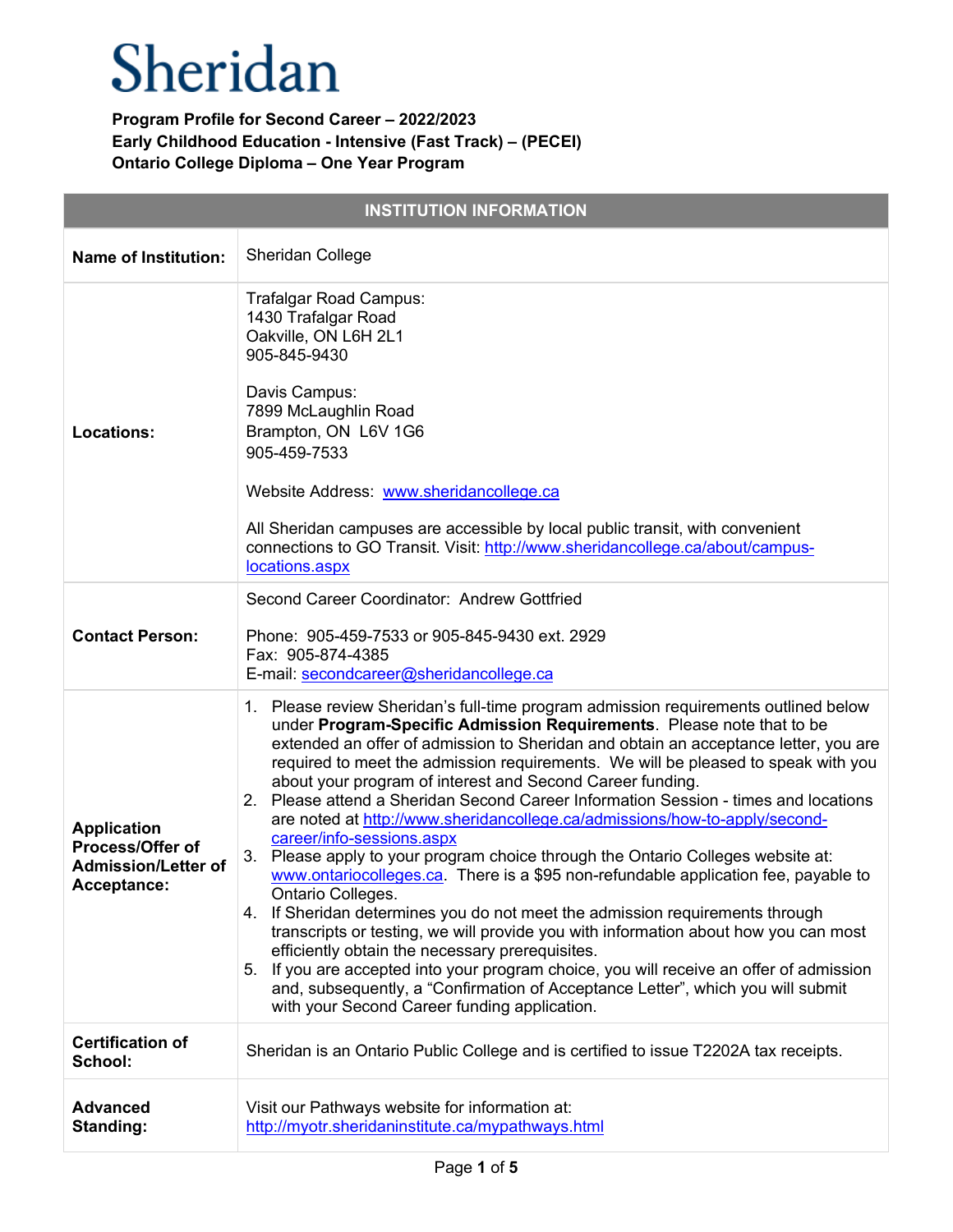|                                                                                                             | <b>PROGRAM INFORMATION</b>                                                                                                                                                                                                                                                                                                                                                                                                                                                                                                          |
|-------------------------------------------------------------------------------------------------------------|-------------------------------------------------------------------------------------------------------------------------------------------------------------------------------------------------------------------------------------------------------------------------------------------------------------------------------------------------------------------------------------------------------------------------------------------------------------------------------------------------------------------------------------|
| Program Name/<br><b>Credential:</b>                                                                         | Early Childhood Education-Intensive (Fast Track)<br>Ontario College Diploma                                                                                                                                                                                                                                                                                                                                                                                                                                                         |
| <b>Program-Specific</b><br><b>Admission</b><br><b>Requirements:</b>                                         | https://www.sheridancollege.ca/programs/early-childhood-education-<br>intensive#tab=admission-requirements                                                                                                                                                                                                                                                                                                                                                                                                                          |
| <b>Program Offered</b><br><b>SEPTEMBER 2022</b><br><b>Start/End dates by</b><br>semester                    | Sept. 6, 2022<br>Jan. 9, 2023<br>$\mathbf{1}$<br>$\overline{2}$<br>To<br>To<br>Dec. 16, 2022<br>Apr. 21, 2023                                                                                                                                                                                                                                                                                                                                                                                                                       |
| Program Length/<br><b>Hours/Weeks:</b>                                                                      | This is a 1 year full time program: 2 semesters of 15 weeks each with 1 reading (break)<br>week.<br>Students will be able to choose their course based registration schedule roughly 2<br>weeks prior to the beginning of each semester.<br>Programs starting in September have a holiday break of approximately 3 weeks.<br>Students will be notified about their class schedule prior to the beginning of each<br>semester.                                                                                                       |
| <b>Class Size:</b>                                                                                          | Approximately 35                                                                                                                                                                                                                                                                                                                                                                                                                                                                                                                    |
| <b>Course Outline:</b>                                                                                      | https://www.sheridancollege.ca/programs/courses/course-outline-search                                                                                                                                                                                                                                                                                                                                                                                                                                                               |
| <b>Registration Fee:</b><br>(applicable at time<br>of publication -<br>subject to change<br>without notice) | The \$95 non-refundable application processing fee paid to Ontario Colleges covers<br>application processing for one application cycle.                                                                                                                                                                                                                                                                                                                                                                                             |
| <b>Annual Tuition:</b><br>(applicable at time<br>of publication -<br>subject to change<br>without notice)   | https://www.sheridancollege.ca/programs/early-childhood-education-intensive#tab=fees-<br>and-financial-aid<br>Tuition fees are regulated by the Ministry of Advanced Education and Skills<br>Development and a change could be made by action of the Ontario Government.<br>As the Fee Guide is prepared in advance, Sheridan reserves the right to make changes<br>due to errors and omissions. Additional fees will apply for some programs with a<br>modified curriculum. All information provided is current as of publication. |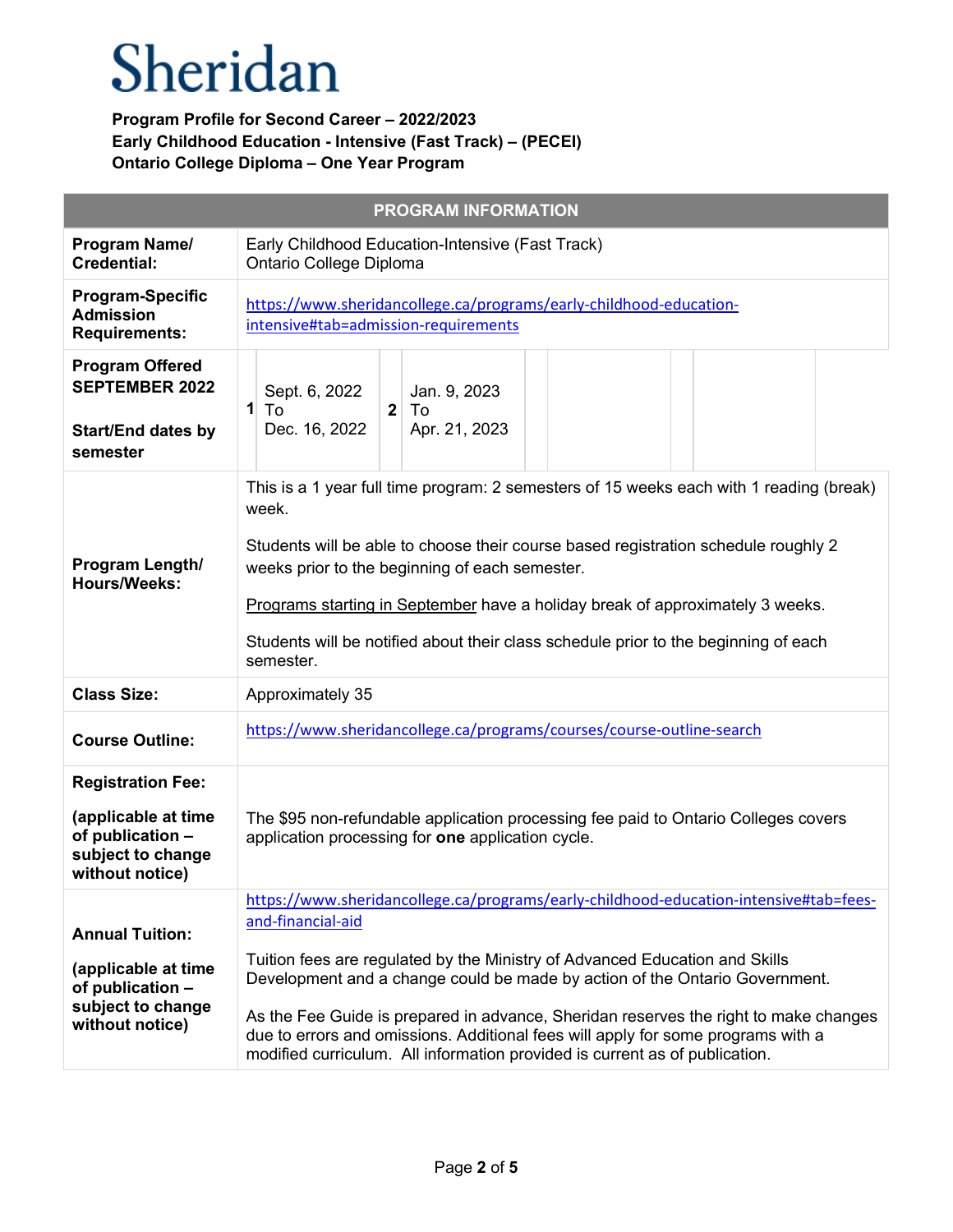| Parking:<br>(applicable at time<br>of publication -<br>subject to change<br>without notice)           | https://epark.sheridancollege.ca/                                                                                                                                                                                                                                                                                                                                                                                                                                                                                                                                                                                                                                                                                                                                                                                                                                                                                                                                                                                                                                                                                                                                                                                                                                                                                                                                                                                                                                                                                                                                                                                                                     |
|-------------------------------------------------------------------------------------------------------|-------------------------------------------------------------------------------------------------------------------------------------------------------------------------------------------------------------------------------------------------------------------------------------------------------------------------------------------------------------------------------------------------------------------------------------------------------------------------------------------------------------------------------------------------------------------------------------------------------------------------------------------------------------------------------------------------------------------------------------------------------------------------------------------------------------------------------------------------------------------------------------------------------------------------------------------------------------------------------------------------------------------------------------------------------------------------------------------------------------------------------------------------------------------------------------------------------------------------------------------------------------------------------------------------------------------------------------------------------------------------------------------------------------------------------------------------------------------------------------------------------------------------------------------------------------------------------------------------------------------------------------------------------|
| <b>Book Costs:</b><br>(applicable at time<br>of publication -<br>subject to change<br>without notice) | Approximately \$630.00 per semester - 5% tax included                                                                                                                                                                                                                                                                                                                                                                                                                                                                                                                                                                                                                                                                                                                                                                                                                                                                                                                                                                                                                                                                                                                                                                                                                                                                                                                                                                                                                                                                                                                                                                                                 |
| <b>Other Costs:</b>                                                                                   | <b>Mobile Computing</b><br>This program is a Mobile Computing program. Mobile computing programs require the<br>use of a laptop as a mandatory component of curriculum during academic terms. New<br>students in mobile computing programs must bring a laptop of their choice that will<br>meet the program's requirements.<br><b>Criminal Record Check</b><br>Sheridan field placement agencies may require a vulnerable sector check Students will<br>be required to provide this documentation directly to their field placement prior to the<br>start of the placement and at their own expense. Students who cannot meet these<br>requirements may have limited field placement opportunities.<br>Approximate Vulnerable Sector Check costs - \$45 and up.<br><b>Immunization</b><br>Sheridan field placement agencies may require a current record of immunization.<br>Students will be required to provide this documentation directly to their field placement<br>prior to the start of the placement at their own expense. Students who cannot meet this<br>requirement may have limited field placement opportunities.<br>For information about immunizations, please refer to Sheridan's health services'<br>immunization information, or come in to one of the campus health centres.<br>Approximate immunization costs - \$125 and up.<br>Locker Fee - \$15 for one semester, \$25 for two semesters, and \$35 for one academic<br>year (September – August). All students must provide their own lock. Payment will be<br>by debit or credit card only.<br>Please note ALL COSTS are approximate and subject to change without notice. |
| <b>Payment Policy for</b><br><b>Second Career:</b>                                                    | Please refer to your Fees Invoice for tuition deadlines as dates vary depending on<br>when you accept an offer.                                                                                                                                                                                                                                                                                                                                                                                                                                                                                                                                                                                                                                                                                                                                                                                                                                                                                                                                                                                                                                                                                                                                                                                                                                                                                                                                                                                                                                                                                                                                       |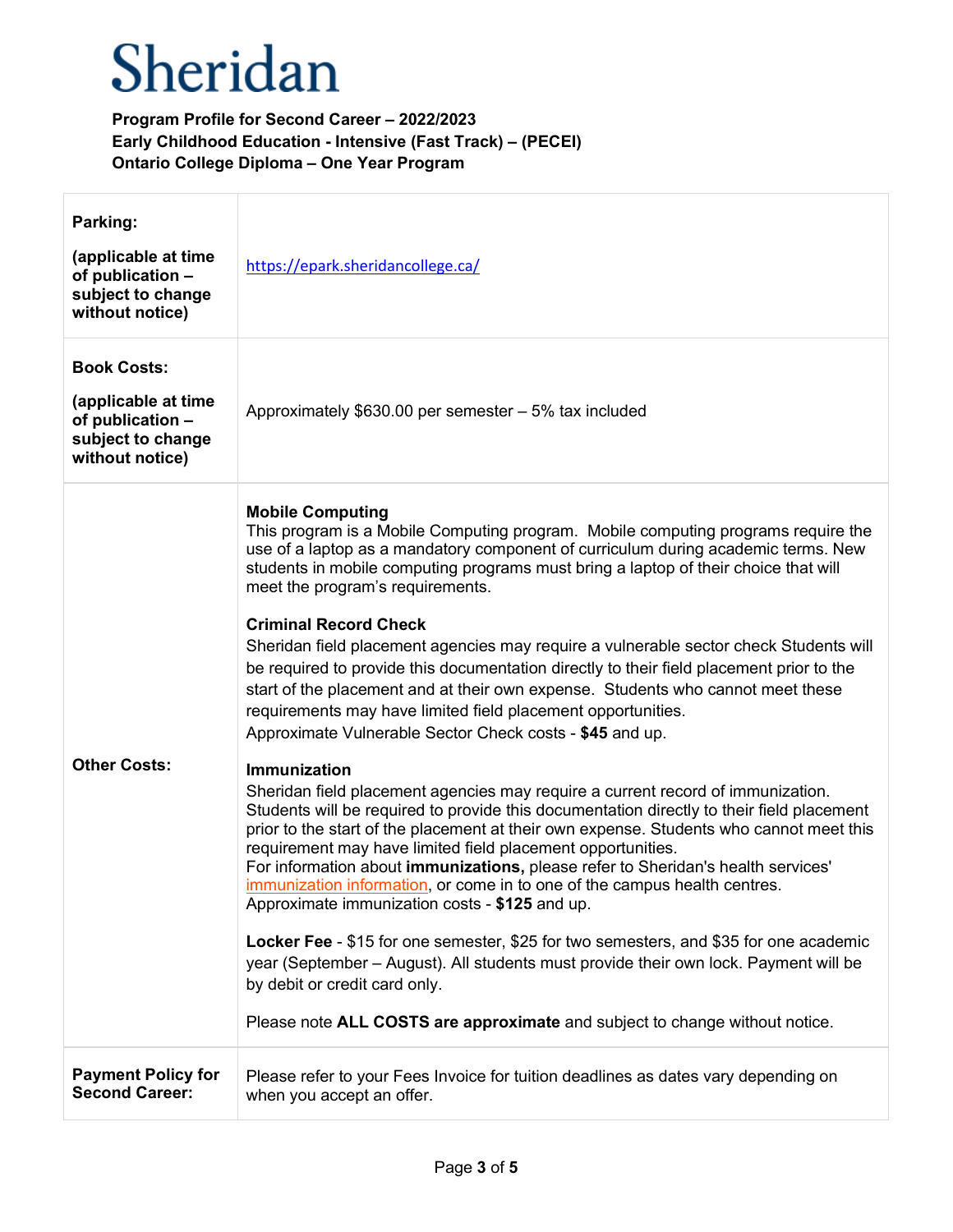Т

| <b>Withdrawal/Refund</b><br>Policy:                              | Students must officially withdraw from Sheridan post-secondary programs via the<br>"Application for Term or Complete Program Withdrawal" form by the 10 <sup>th</sup> day of<br>scheduled classes<br>All fees are subject to a \$500 non-refundable registration charge, in accordance with<br>policy set by the Ministry of Advanced Education and Skills Development.<br>Any refund, less the non-refundable registration charge, will be refunded to the student<br>in the form of a cheque. Students who pay for two or more terms in advance will<br>receive a full refund of second semester fees providing the withdrawal is received prior<br>to the fee payment deadline date of the subsequent term.<br>Please note: As a Second Career-funded student, all refunds are to be returned to<br>your funder. |
|------------------------------------------------------------------|---------------------------------------------------------------------------------------------------------------------------------------------------------------------------------------------------------------------------------------------------------------------------------------------------------------------------------------------------------------------------------------------------------------------------------------------------------------------------------------------------------------------------------------------------------------------------------------------------------------------------------------------------------------------------------------------------------------------------------------------------------------------------------------------------------------------|
| <b>Your Second Career</b><br>and Career<br><b>Opportunities:</b> | https://www.sheridancollege.ca/programs/early-childhood-education-<br>intensive#tab=careers                                                                                                                                                                                                                                                                                                                                                                                                                                                                                                                                                                                                                                                                                                                         |
| <b>Method of</b><br>Instruction:                                 | Courses are instructor-led. Students will engage in a variety of applied learning and<br>experiential activities and will complete projects.                                                                                                                                                                                                                                                                                                                                                                                                                                                                                                                                                                                                                                                                        |
| <b>Equipment</b><br><b>Availability:</b>                         | Students will have access to computers in open access computer labs.                                                                                                                                                                                                                                                                                                                                                                                                                                                                                                                                                                                                                                                                                                                                                |
| <b>Instructor</b><br><b>Qualifications:</b>                      | Our faculty is hired based on a combination of industry experience and academic<br>qualifications. Most full-time faculty have relevant Master's degrees and/or professional<br>certifications where applicable.<br>Our faculty is provided with opportunities to engage in professional development to<br>ensure currency in their field and proficiency in teaching adults.                                                                                                                                                                                                                                                                                                                                                                                                                                       |
| <b>Curriculum Design:</b>                                        | All programs are designed and kept up to date with input from Program Advisory<br>Committees which include representation from employers and industry organizations.<br>The Centre for Teaching and Learning at Sheridan oversees the design of new<br>programs and courses and maintains a schedule of program review to keep programs<br>up to date.                                                                                                                                                                                                                                                                                                                                                                                                                                                              |